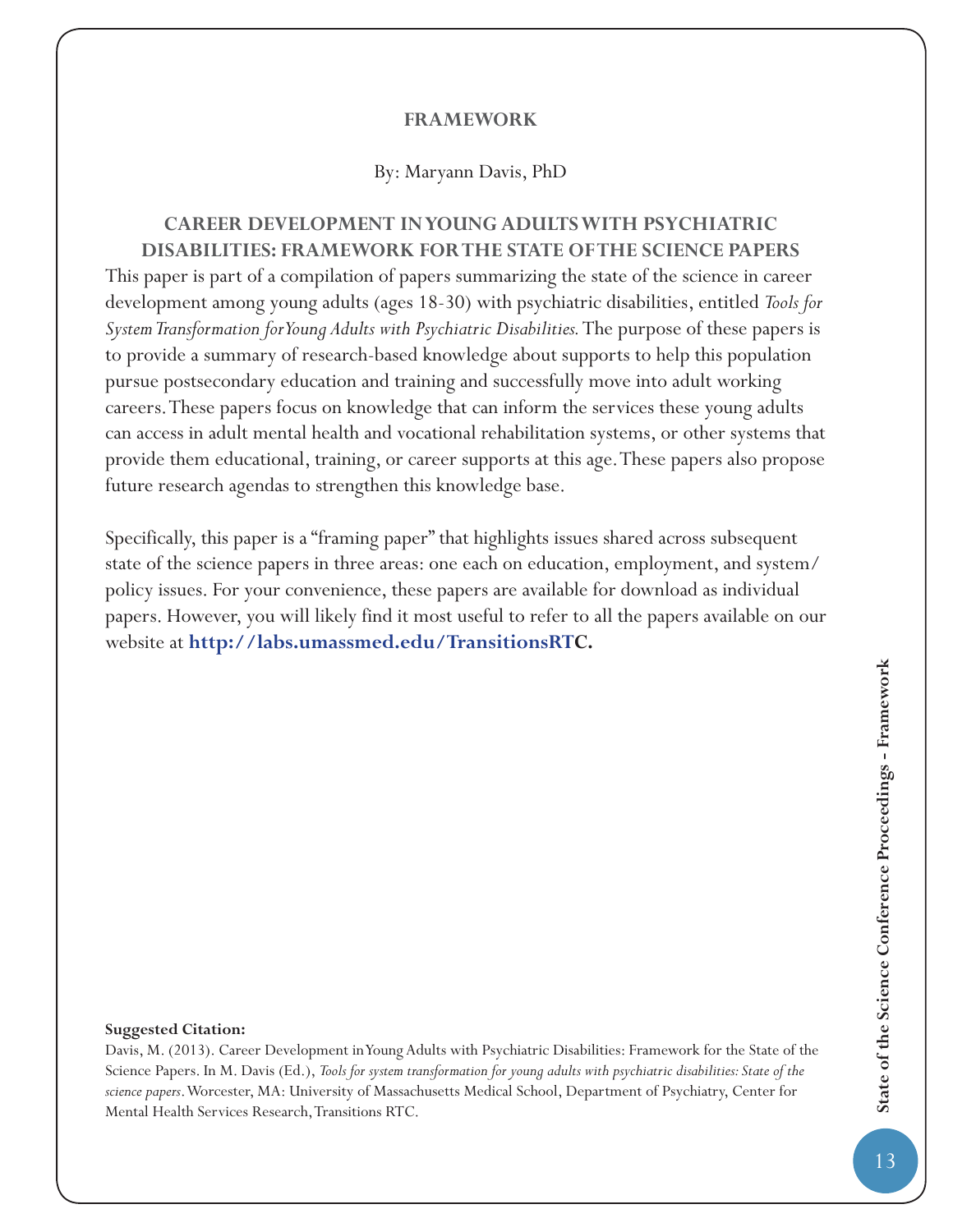### **Introduction**

The goal of this paper is to provide a general framework that shapes the discussion in the subsequent state of the science papers. This framework includes an overview of definitions that will be used in the subsequent papers, a description of some of the important characteristics of young adults with psychiatric disabilities related to supports for their career development, and a brief review of considerations for evaluating the knowledge generated through research.

### **Some Definitions**

Young adults are also referred to as "emerging adults" (Arnett, 2000) or "transition-age youth" (Davis & Vander Stoep, 1997). Emerging adults are generally considered those who are age 18 up to some developmental point before "mature" adulthood, most consistently age 25 or 30. Transition-age youth begins at ages 15 or 16 and most commonly ends at age 25. **We will use the term** *young adults* **to mean individuals who are ages 18-30.**

There are numerous terms used to describe people who have mental health disorders that impair their functional capacities. *Mental health disorders* are mental, behavioral, or emotional disorders in the Diagnostic and Statistical Manual (DSM) with the exception of "V" codes (temporary conditions that may be the focus of treatment), substance use disorders, and developmental disorders (i.e. autism spectrum disorders, learning disorders, mental retardation). *Mental illness* is the most common term used for adults with mental health disorders, whereas *emotional disturbance* is the term most often used for children and youth. For a review of how these terms are used to define eligibility for public services see Davis, 2003 and Davis & Koroloff, 2005. *Mental illness* is sometimes used to define a narrow range of the most impairing mental health conditions (i.e. psychotic disorders, bipolar disorder, and major depressive disorder). *Psychiatric disability* is a term used to describe when mental health disorders have produced significant functional impairment in areas such as basic daily living skills, instrumental living skills or functioning in social, family, and vocational/ educational contexts. Typically, individuals in the early stages of schizophrenia do not qualify as having a psychiatric disability because the illness has not progressed sufficiently to produce various definitions of "significant functional impairment". However, given the course of the illness, and that the early stages of it typically occur during young adulthood, we include this population in our considerations of the needed supports for this age group. **We will use the term psychiatric disability to describe those with mental health disorders that have caused significant functional impairment.**

*Career development* is comprised of the learning and cognitive elements that influence career choices, activities, performance and attainment. By definition, career development includes formal education or training, as well as the learning that comes from experience and the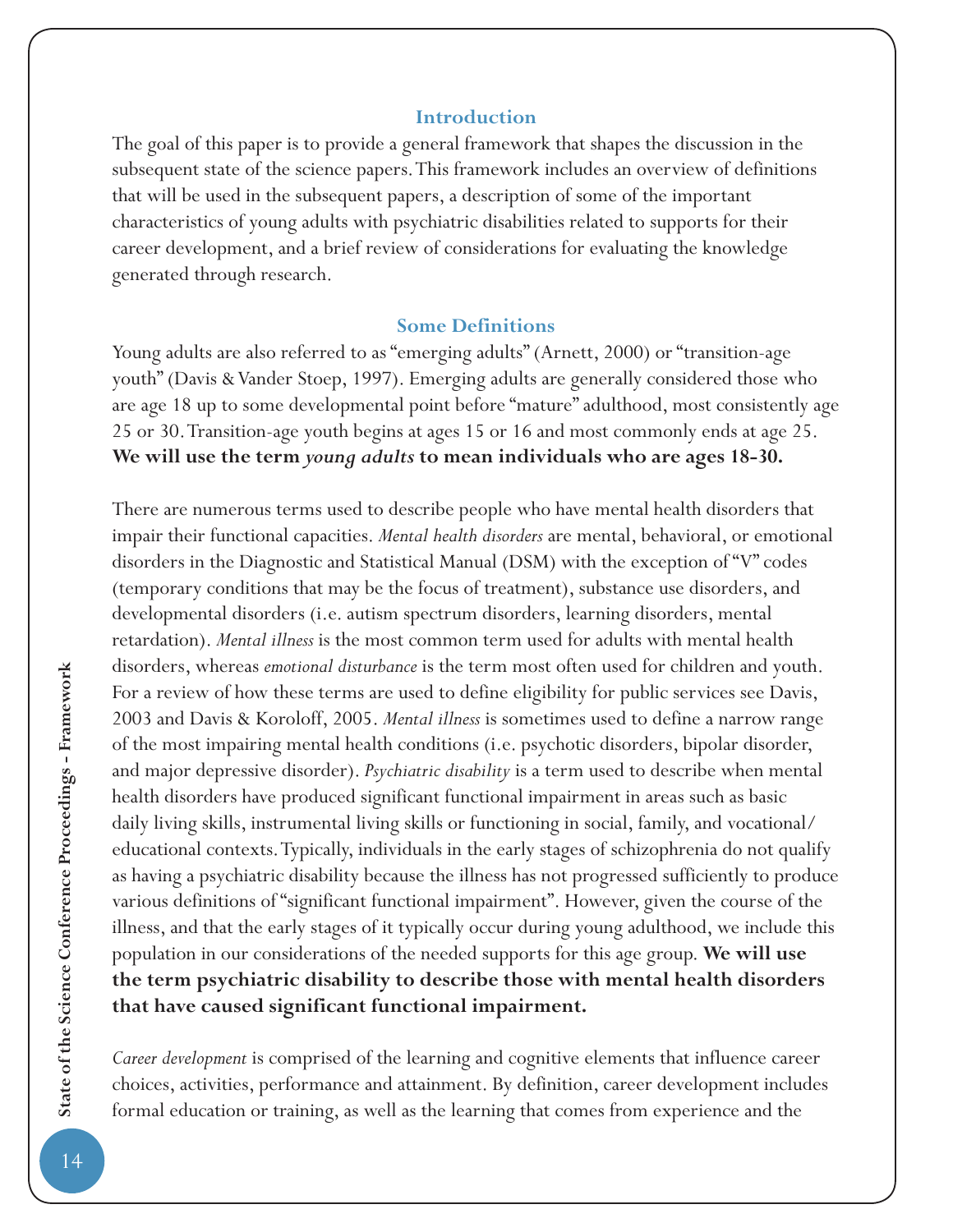influence of factors such as parental expectations and modeling. We use the term *career* to describe occupations with opportunities for growth that are undertaken for a significant period of a person's life. **We will use the term career development to refer to career activities, performance and attainment, and the learning and cognitive elements that influence them.**

# **Developmental Considerations**

An essential characteristic of young adults is the ongoing change in psychosocial development. This includes cognitive, moral, social, and psychosexual development, and identity formation. These developmental changes allow young adults to meet society's expectations of them. Developmental characteristics that can affect young adult service provision include distrusting authority, experimentation, social immaturity, sexual behavior, concrete cognitive operations, *enacting* the good judgment they *understand* is appropriate, and needing to fit in with peers. The younger and more seriously an individual's psychiatric disability develops, the more delayed their psychosocial development will typically be. Typically, there is more rapid psychosocial development in the youngest period of adulthood, with a plateau having occurred by age 30.

Social roles also rapidly evolve in young adulthood. Roles as student, worker, spouse/partner, parent, and the like typically undergo many changes as they are picked up, changed, or are dropped on the path to established adult role functioning. Some of the most important developmental and role change considerations for educational, training, and vocational supports for young adults are described below.

**Self-determination skills are developing during young adulthood**. As the safety nets of childhood are withdrawn, one of the most important skills that young adults refine is self-determination (i.e. the ability to identify one's own needs, identify goals to address the needs, and set and pursue a course to achieve those goals). The cognitive maturation to accomplish each of these steps typically comes to fruition during this stage of life, but is not mature at the outset of it. Thus, young adults will need varying levels of support for the self-determination aspects of career development. Perhaps the most important implication of developing self-determination is the need for services and interventions to be appealing to young adults because they can easily walk away from those that aren't appealing, even when the service is viewed as critically important by others.

## **It is age-typical to pursue educational goals in young adulthood.** It is

important to keep in mind that <u>young adulthood is a time when many young adults pursue</u> postsecondary educational or training goals, and this greatly benefits their careers. Access to careers that allow for financial independence increasingly requires education or training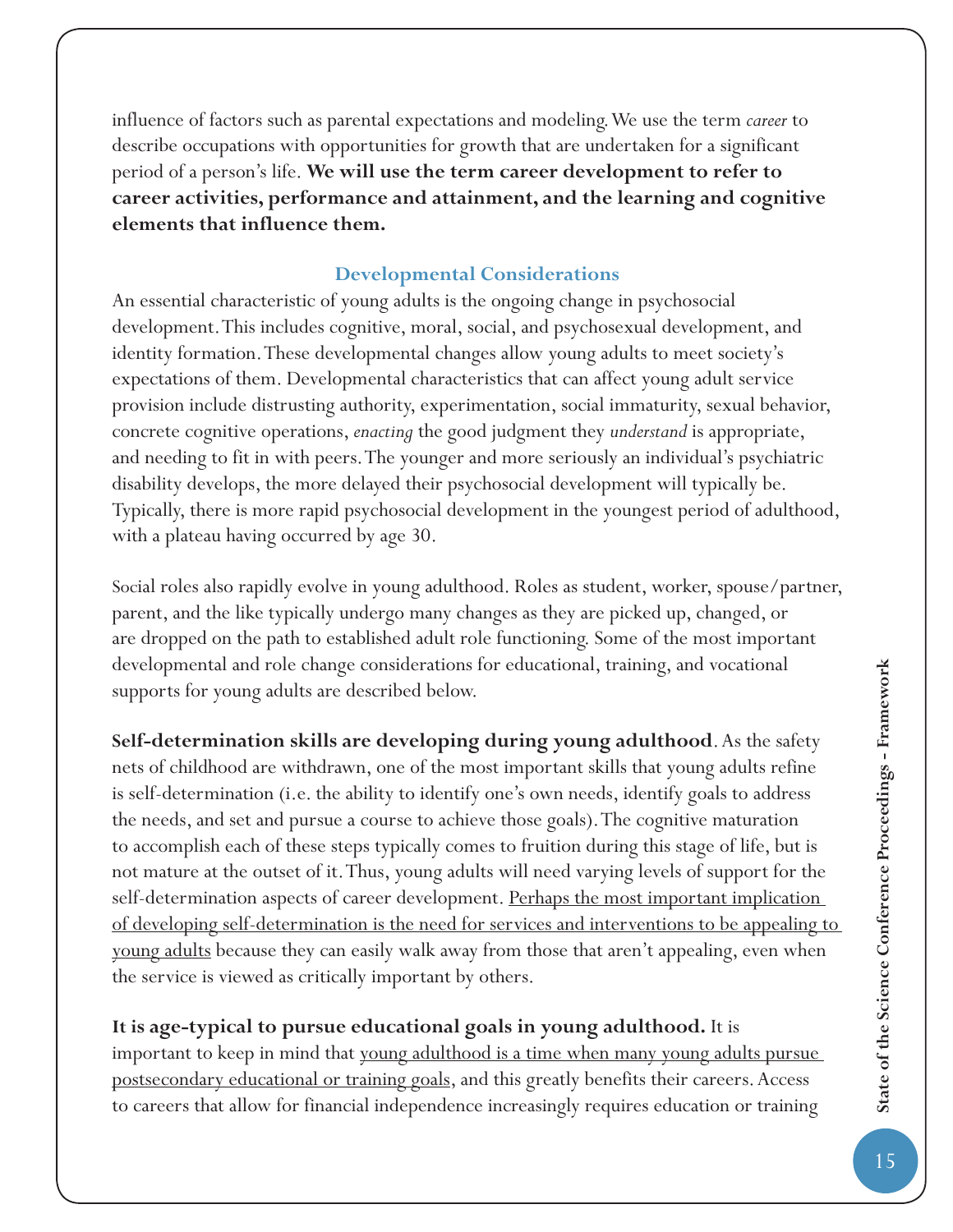beyond high school (Settersten, Furstenberg, & Rumbaut, 2005). For many, especially those whose families cannot support their singular pursuit of postsecondary education/training, working is a concurrent goal. The pursuit of education/training concurrently with working is far less common in mature adults than in young adults.

**Career development immaturity.** Many mature adults with psychiatric disabilities have fairly extensive work histories (Baron & Salzer, 2000). As described earlier, the strongest predictor of vocational outcomes in adults with mental illness is their work history (Bond, Drake, & Becker, 2008; MacDonald-Wilson, Rogers, & Anthony, 2001). Young adulthood is when those positive work histories can begin. Thus, an obvious difference between mature and young adults is the immaturity of young adults' career development. Young adults will likely have less crystalized vocational identities, less informed outcome expectations, still need career exploration, and accumulate career activities to hone skills and cognitive elements of career development (e.g. career self-efficacy beliefs).

Family involvement. Families are important to career development in young adults in the general population, and family resources (emotional and instrumental) are increasingly important to young adult career success in the U.S. (Settersten et al., 2005). Young adults more frequently move back in with their families after some initial independent living (e.g. after college). The ability to move back home can give young adults an advantage in pursuing high achievements (e.g. pursuing higher degrees) and avoiding risk factors (e.g. homelessness). Family involvement is diverse among young adults with psychiatric disabilities, with some families very involved and others compromised, unavailable, or unhelpful. Families may view age 18 as a time for their young adult child to move out of the family home and take care of themselves. Other families view this as a time for greater involvement as the safety nets of childhood are systematically removed.

**Peer influence.** Peer influence is stronger in young than in mature adulthood, and strongly influences many aspects of career development choices including pursuit of postsecondary education/training opportunities, career exploration, occupational choices, and types and amount of career activities. Peer influence can also impact decisions to seek or remain in services or treatment. Group settings that have very few same-age peers are often unappealing.

**Stigma.** While mental health treatment is generally viewed more positively in younger age groups, there remains significant stigma associated with mental illness. This can influence help seeking and intervention completion. Young adults are generally more susceptible to perceived stigma from peers because of the central role of peer relations for them. Conversely, peer support for pursuing career development help can be a powerful factor in successfully accessing help.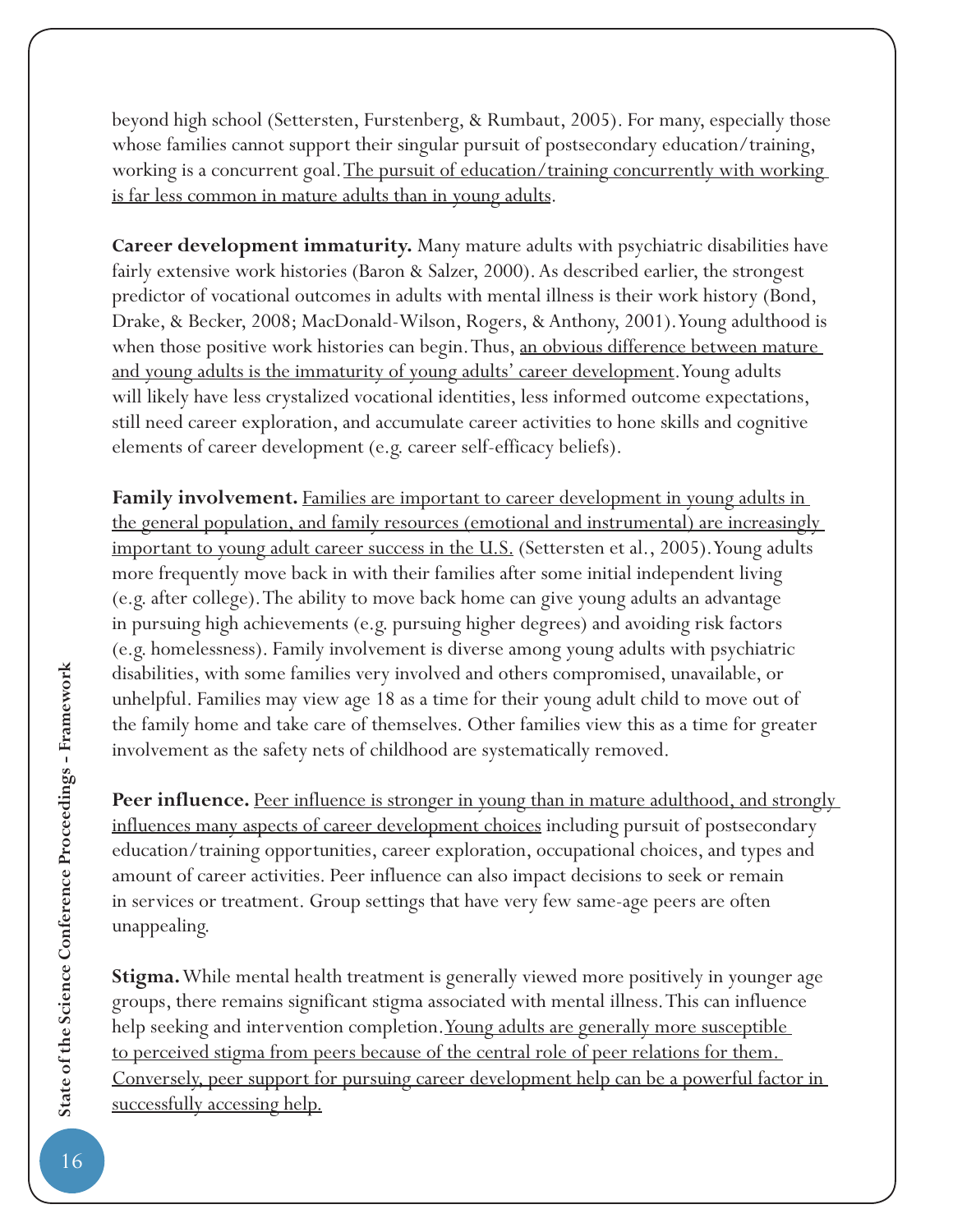**Other important youthful factors.** Other important factors that disproportionately impact young adults with mental illness include pregnancy (Vander Stoep et al., 2000), substance use (Sheidow, McCart, Zajac, & Davis, 2012), and arrests (Davis, Banks, Fisher, Gershenson, & Grudzinskas, 2007; Fisher et al., 2006), each of which can contribute to stunted career development in typical young adults (Green & Ensminger, 2006). Torres-Stone and colleagues (under review) also found that young adults in vocational support programs desire readily available workplace supports that are not provided by vocational program staff, and among the Latino young adults, social skills training.

The degree to which each of these aspects of young adulthood affects the success of career development supports is a matter for research to clarify. Until it is more closely examined, we consider it likely that the degree to which supports address these features will influence their effectiveness.

## **Research considerations**

The strength of research evidence about a phenomenon is largely determined by the rigor of the research methods used to examine the phenomenon and by the amount of research conducted on the various aspects of the phenomenon. Thus, simply answering the question "how many young adults have a psychiatric disability in the U.S.?" requires a rigorous method to obtain a good representative sample of young adults in the U.S. (e.g. representing different geographic regions, racial/ethnic groups, subpopulations that are difficult to recruit) and a sound method for assessing psychiatric disability. "Sound" methods need to consider the information source (e.g. self-report only, inclusion of records or others' reports), the measure used to obtain the information (e.g. the psychometric features of the "structured interview"), and the process (e.g. in-person, phone-based, or web-based "interviews"). The evidence from any single study generally requires replication to increase the strength of the evidence.

**The strongest evidence comes from large randomized clinical trials in realworld settings.** Typically we come to know scientifically if an intervention works through an established process that includes clearly describing the intervention in detail (through a manual), then applying that intervention to one group of individuals and comparing their 3 outcomes to those of another group of individuals that are not treated with that intervention (the other group may be treated with another intervention/s, not treated, be on a wait list for the intervention, or given a "placebo"). An *intervention* is a treatment, service, or other set of specific activities designed to change something for the individuals receiving it. The most rigorous way to compare the two groups is to randomly assign each study participant to the experimental or other group (essentially deciding which group the study participant is assigned to by a flip of a coin). The most rigorous way to ensure that the experimental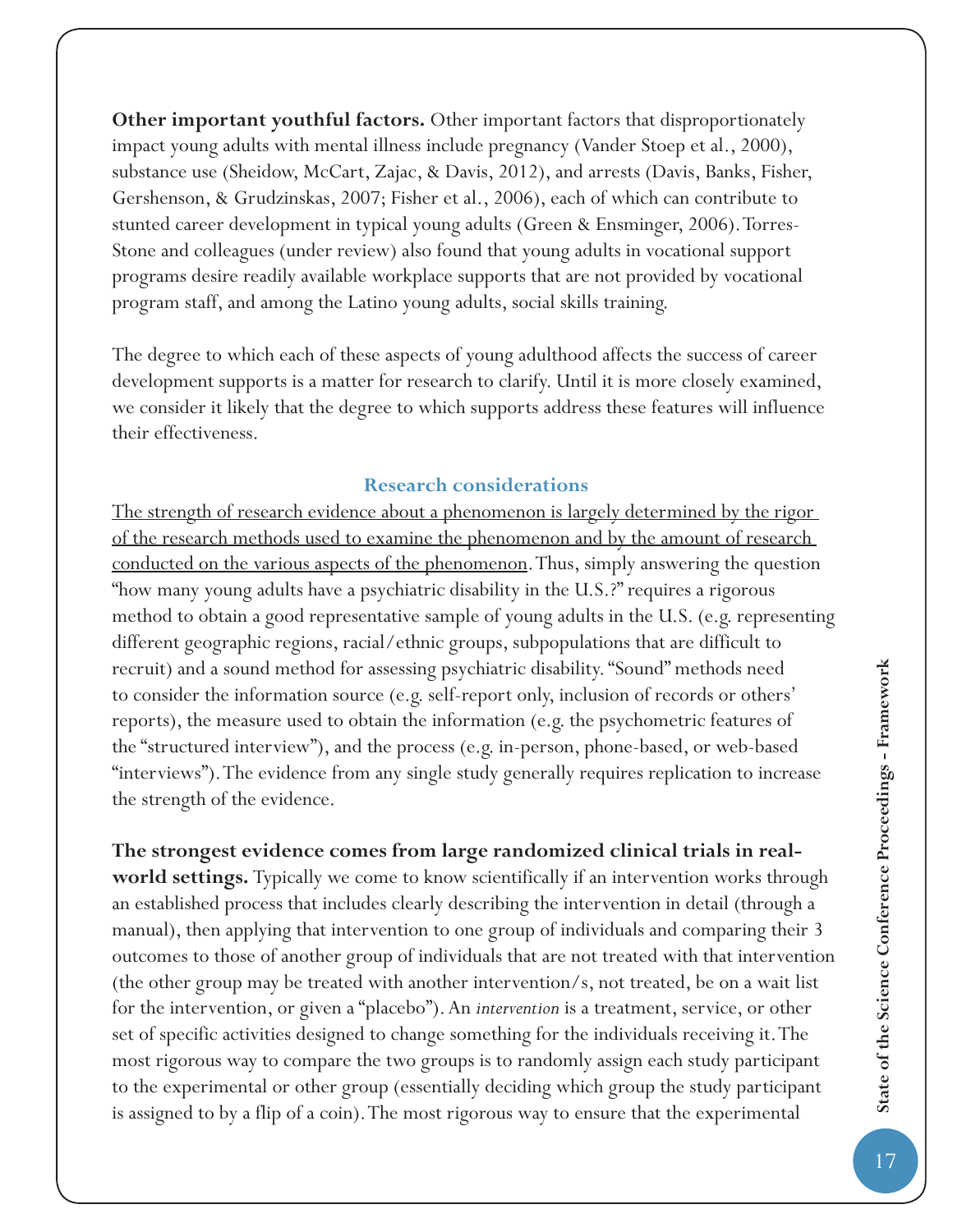intervention has been provided as designed is to compare what the providers of the intervention actually did to what they were supposed to do. This is called assessing *fi delity*. This collective group of procedures is called clinical trials. It is through clinical trials that interventions' efficacy are directly tested.

Once an intervention has been shown through at least two randomized clinical trials conducted by different researchers to produce meaningfully better outcomes compared to a placebo or alternative treatment, or outcomes that are equivalent to interventions that are already *well established* for their efficacy, its efficacy is deemed *well established* (*Lonigan, Elbert & Johnson, 1998*). However, clinical trials are often conducted under "ideal" conditions, such as using only treatment providers who are well-trained, well-supervised, and enthusiastic regarding the treatment, and study participants that meet a narrow range of characteristics. Real life situations are rarely so simple and, for that reason, "effectiveness trials", which most closely mimic the way interventions are conducted in ordinary settings, often follow efficacy trials. Many interventions, both psychosocial and pharmacological, that work well in efficacy trials sometimes fail to produce under these less ideal conditions.

**Evidence from other types of studies is strengthened by replication and the accumulation of confirming findings from other study methods.** Clinical trials research evidence about how well an intervention works is not always available for a given intervention. Sometimes randomization to intervention groups is not possible. Statistical methods can help reduce the impact of factors that shape which group an individual ends up in the absence of randomization. Sometimes groups are randomized, but the intervention is not well specified, or the fidelity of its implementation is not measured. Sometimes the research base comes only from the individuals who were exposed to the intervention, and the only comparison available is their status before the intervention compared to after the intervention is completed. The findings from these types of studies are weaker evidence about an intervention's efficacy, though the accumulation of several such studies using different methodologies increases confidence in the evidence.

**Evidence is strongest when the research has focused on this population. Weaker evidence comes from other age, disability, vulnerability, or general populations**. One final consideration about the research evidence on career development supports for young adults with psychiatric disabilities is the relevance of the samples that contribute to this knowledge. Though research specifically on this population has increased in recent years, studies of this specific population are still rare. Clinical trials that simply included this age group (e.g. studies of "adults" ages 18-55), or are of this age group but for a broader group of young adults with disabilities, are not sufficient to establish efficacy.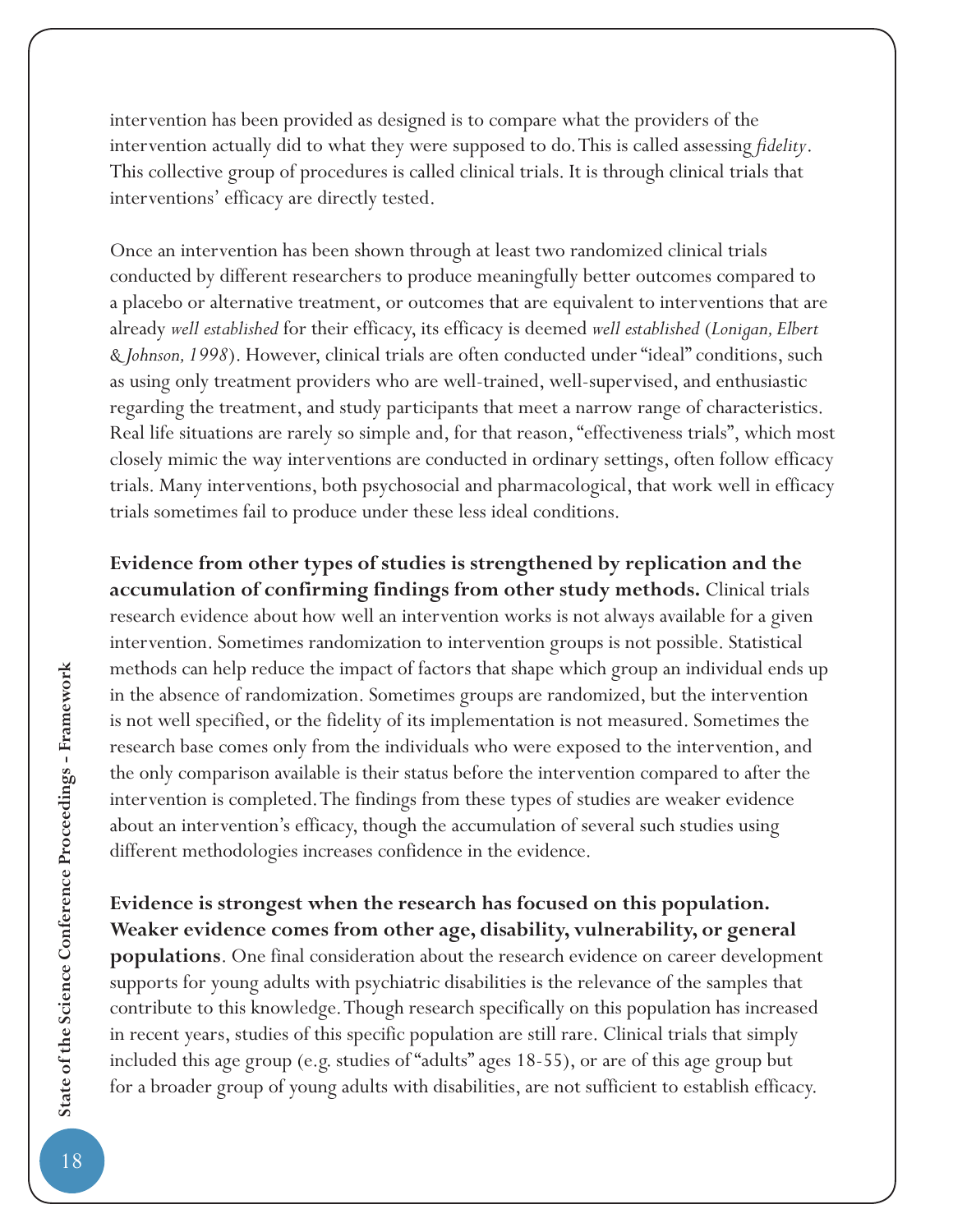In order to establish efficacy, the sample size of young adults compared to that of older or younger age groups needs to be large enough to detect an age effect. Few published studies have presented age comparisons, though some report significant differences between younger and older adults in the outcomes or relative efficacy of psychosocial interventions (e.g. Haddock et al., 2006; Rice, Longabaugh, Beattie, & Noel, 1993; Uggen, 2000). We are often left connecting the dots of available research from other age groups or other disability or vulnerability groups to develop informed estimates for this population.

### **REFERENCES**

- Arnett, J. J. (2000). Emerging adulthood: A theory of development from the late teens through the twenties. *American Psychologist, 55*(5), 469.
- Baron, R., & Salzer, M. (2000). The career patterns of persons with serious mental illness: Generating a new vision of lifetime careers for those in recovery. *Psychiatric Rehabilitation Skills, 4*(1), 136-156.
- Bond, G. R., Drake, R. E., & Becker, D. R. (2008). An update on randomized controlled trials of evidence-based supported employment. *Psychiatric Rehabilitation Journal, 31*(4), 280-290.
- Davis, M. (2003). Addressing the needs of youth in transition to adulthood. *Administration and Policy in Mental Health and Mental Health Services Research, 30*(6), 495-509.
- Davis, M., & Koroloff, N. (2007). The great divide: How mental health policy fails young adults. *Community-Based Mental Health Services for Children and Adolescents, 14*, 53-74.
- Davis, M., Banks, S., Fisher, W., Gershenson, B., & Grudzinskas, A. (2007). Arrests of adolescent clients of a public mental health system during adolescence and young adulthood. *Psychiatric Services, 58*(11), 1454-1460.
- Davis, M., & Vander Stoep, A. (1997). The transition to adulthood for youth who have serious emotional disturbance: Developmental transition and young adult outcomes. *The Journal of Behavioral Health Services and Research, 24*(4), 400-427.
- Fisher, W., Roy-Bujnowski, K., Grudzinskas, A., Clayfield, J., Banks, S., & Wolff, N. (2006). Patterns and prevalence of arrest in a statewide cohort of mental health care consumers. *Psychiatric Services, 57*(11), 1623-1628.